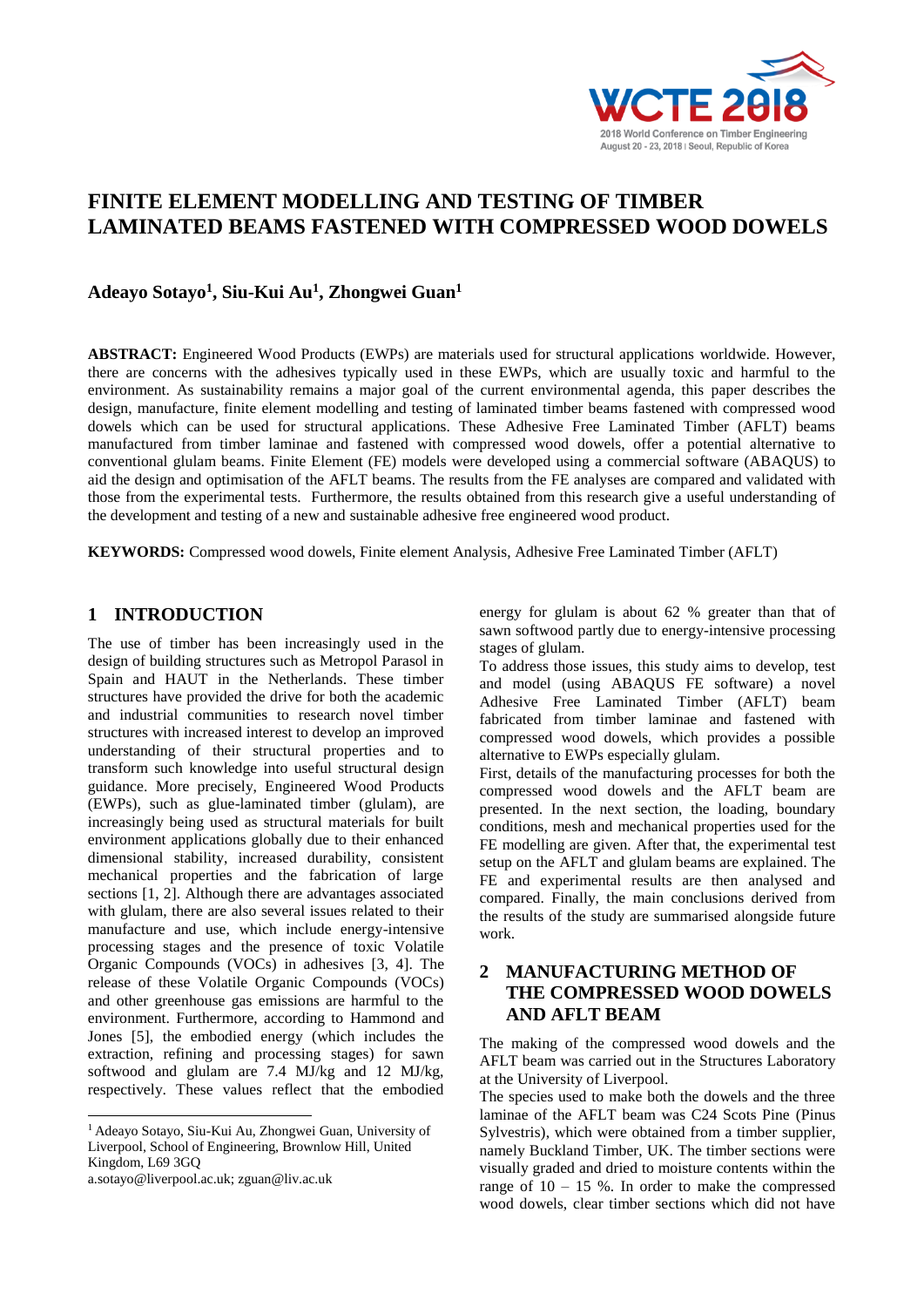knots and/or other visible defects were used. Figure 1 gives an overview of the processing stages involved in the fabrication of the compressed wood dowels.



*Figure 1: An overview of the fabrication processes for the compressed wood dowels*

The timber sections were compressed radially via an inhouse designed aluminium mould placed in a 2000 kN hydraulic press at 130  $^{\circ}$ C. Figure 2 shows the image of the 2000 kN hydraulic press that was used to process the uncompressed wood into compressed wood dowels.



*Figure 2: A photograph of the 2000 kN hydraulic press used for processing the compressed wood dowels*

The timber was compressed from an average initial density of 572 kg/m<sup>3</sup> to a final density of 1285 kg/m<sup>3</sup>. Studies [6-9] have also shown that the hot-press compression process significantly enhances the mechanical properties of timber. When the compressed wood dowels were removed from the aluminium moulds, their moisture content was 5%, and the dowels were placed in air-tight plastic bags to prevent moisture dependent swelling. Figure 3 shows a photograph of the compressed wood dowels



*Figure 3: A photograph of the compressed wood dowels*

The AFLT beam was manufactured by inserting the compressed wood dowels into pre-drilled holes of clamped timber laminae. Figure 4 shows the assembly processes for the AFLT beam.

The beam comprised of two rows of evenly distributed compressed wood dowels that were inserted perpendicularly with respect to the longitudinal direction of the timber laminae. The spacing between the dowels

along the length and across the width of the beam were 50 mm and 23 mm, respectively.



*Figure 4: Flow diagram showing the assembly processes involved in the fabrication of the AFLT beam*

The dimensions of the beam were 70 mm x 64.5 mm x 1350 mm, and Figure 5 shows a photograph of the actual AFLT beam. Together with spring back, the moisturedependent swelling of the dowels helps to gain a tight fit in the laminated beam. The benefits of these AFLT beams over glulam are increased sustainability and recyclability through the use of environmentally-friendly compressed wood dowels, and subsequently, reduce harmful compounds and greenhouse gas emissions as well as a reduction in the quantity of EWPs going to landfill [10].



*Figure 5: A photograph of the assembled Adhesive Free Laminated Timber (AFLT) beam*

### **3 FINITE ELEMENT MODELLING**

Prior to testing the AFLT beam, three-point bending tests were carried out on the uncompressed timber and compressed wood dowels to determine their longitudinal elastic flexural moduli. The test samples were conditioned in an environmental chamber at a temperature of  $20^{\circ}$ C and  $65%$  relative humidity, as recommended by BS EN 408 [11].

Using these results, a Finite Element (FE) model was developed using ABAQUS software [12]. The model was used to simulate the structural behaviour of the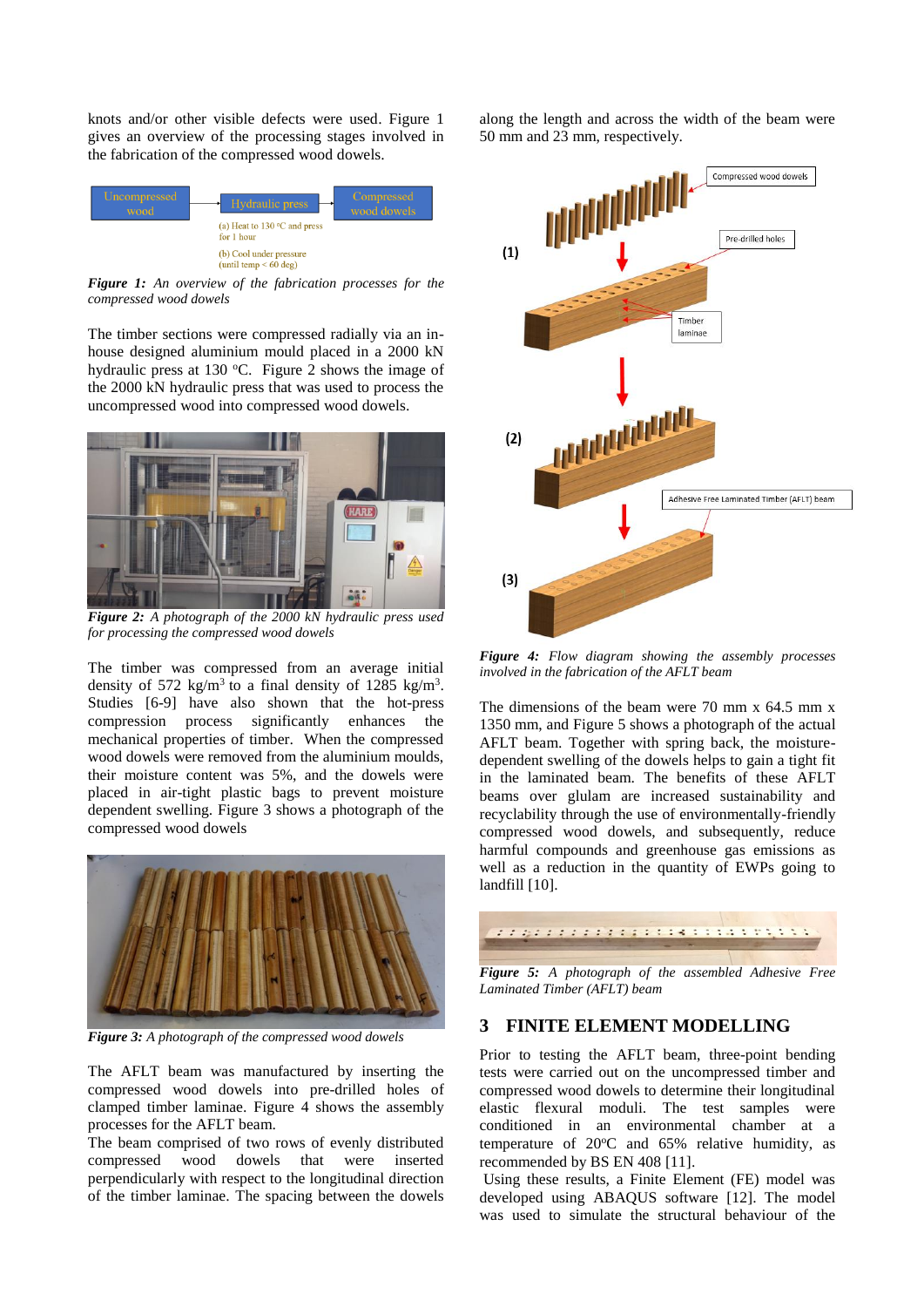AFLT beam. The model was also used to assist designing and optimising the AFLT beams. The fourpoint bending setup (i.e. loading and boundary conditions) is in accordance with BS EN 408 [11] and is shown in Figure 6.



*Figure 6: The sketches and dimensions of the four-point bending test setup: (a) Side-view and (b) Cross-section view*

The longitudinal elastic flexural moduli of the uncompressed wood and compressed wood dowels were 10.8 GPa and 24.8 GPa, respectively. The results show that the flexural modulus of the compressed wood was about 130 % greater than the uncompressed wood. Also, the average densities of the uncompressed wood and compressed wood dowels were  $572 \text{ kg/m}^3$  and  $1285$  $kg/m<sup>3</sup>$ , respectively. Loading was applied through displacement controlled loading of 25 mm according to the setup shown in Figure 6.

The contact and interaction properties are given in Table 1. The interaction between the holes of the timber laminae and compressed wood dowels were modelled with contact pairs and were defined using both tangential and normal contact behaviours.

| Master         | Slave     | Coefficient |
|----------------|-----------|-------------|
| component      | component | of Friction |
| Dowel          | timber    | 0.8         |
|                | laminae   |             |
| Roller         | timber    | 0.1         |
|                | laminae   |             |
| timber laminae | timber    | 0.2         |
|                | laminae   |             |

*Table 1: Contact and interaction properties of the FE model* 

The hard contact in pressure-overclosure was set for the normal behaviour and a friction coefficient of 0.8 was set for the tangential behaviour.

The three timber laminae and compressed wood dowels were meshed with C3D8R elements, which is an 8-node linear brick, reduced integration with hourglass control element. Relatively finer mesh was generated for the compressed wood dowels and an image is shown in Figure 7. Figure 8 also shows an image of the mesh generated for the AFLT beam fastened with compressed wood dowels, which was based on preliminary mesh sensitivity studies.



*Figure 7: Mesh used in the FE model of the compressed wood dowels*



*Figure 8: Mesh, loading and boundary conditions of the AFLT beam*

On the other hand, a tie constraint (i.e. fully bonded) was used between the timber laminae to represent glulam in order to make transverse stiffness comparisons.

### **4 FOUR-POINT BENDING TESTS ON AFLT BEAM**

A schematic drawing showing the loading arrangement and geometry of the beam is shown earlier in Figure 6. After the AFLT beam was fabricated, it was left for seven days before it was experimentally tested (via fourpoint bend testing) as shown in Figure 9. This was to make sure that there was a tight fit between the three timber laminae and the compressed wood dowels, which occurs from the moisture dependent swelling of the compressed wood dowels.



*Figure 9: AFLT beam setup for four-point bending* 

In addition, for the purpose of comparison, four-point bending test was also carried out on a glue-laminated (glulam) beam with similar dimensions in accordance with BS EN 408 (2010). The glulam beam was manufactured and supplied by Buckland Timber, Devon, UK. C24 Scots Pine (Pinus Sylvestris) was also used as the timber laminae for the glulam for consistency.

The four-point bending tests were carried out on the AFLT and glulam beams to determine their initial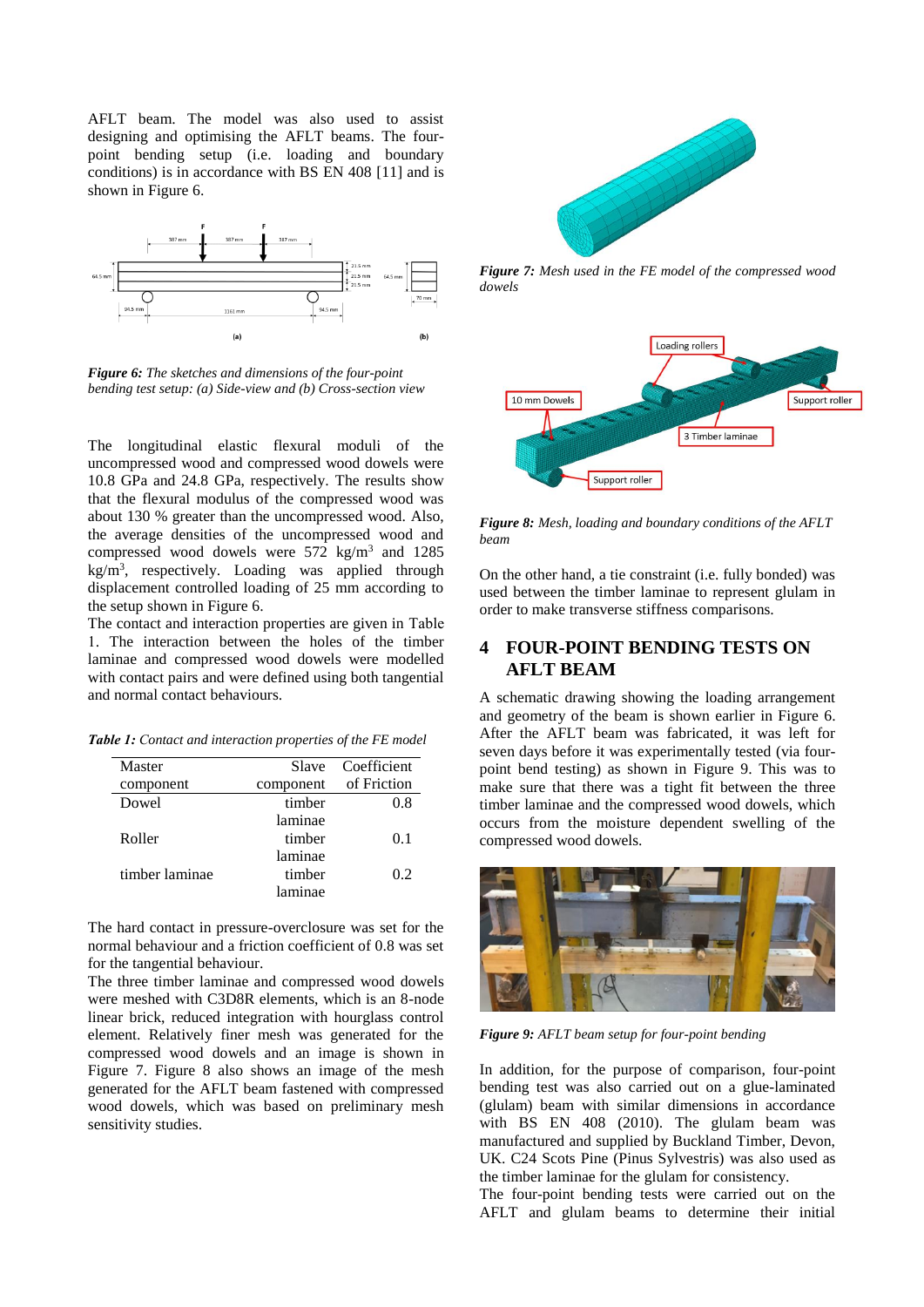stiffnesses, which were computed from the applied loads and the centre deflections. The beams were subjected to incremental static loading. The beams were simply supported on steel rollers, and a laser displacement sensor was used to measure the vertical deflection of the beams under loading.

#### **5 RESULTS AND DISCUSSION**

Figure 10 and Figure 11 show contour plots of the deflection response and stress distribution of the AFLT beam, respectively. As expected, the relatively larger deflections occurred at the centre of the beam between the loading points, shown in Figure 10. Figure 12 and Figure 13 also show the deflection response and stress distribution of the glulam beam modelled with 'tie' constraint (i.e. fully bonded).



*Figure 10: Contour plot showing the deflection response of the AFLT beam* 



*Figure 11: Contour plot showing the stress distribution of the AFLT beam*



*Figure 12: Contour plot showing the deflection response of the glulam beam (tie constraint)*



*Figure 13: Contour plot showing the stress distribution of the glulam beam (tie constraint)*

Figure 14 shows the contour plot of the stress distribution of the compressed wood dowels. The aforementioned figure indicates that there were lower stress distributions between the dowels located around the centre of the AFLT beam (between the loading points). Also, higher stress concentrations occur at the interface between the internal edges of the timber laminae and compressed wood dowels, which are highlighted in Figure 15.



*Figure 14: Contour plot showing the stress distribution of the compressed wood dowels* 



*Figure 15: Close-up view showing the region of high stress concentrations of the compressed wood dowels*

From the FE model, the initial transverse stiffness of the AFLT beam was 336 N/mm and the glulam was 995 N/mm. The results show that glulam beam which was modelled with a tie constraint (i.e. fully bonded) between the timber laminae was about three times greater than that of the AFLT beam. As the FE analysis was intended to aid the design of the beam in order to attain good structural properties, a parametric study which involved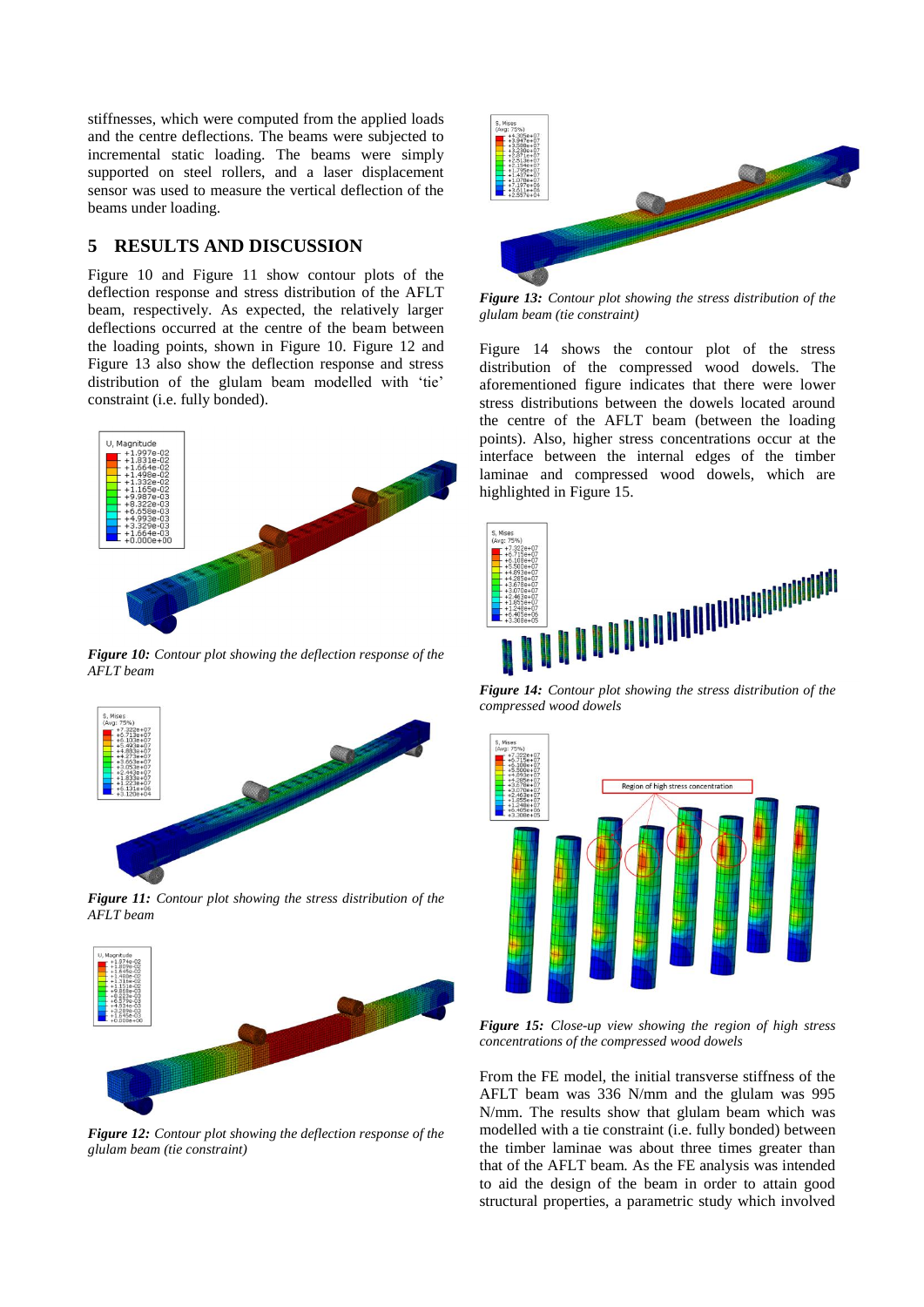increasing the dowel spacing along the longitudinal direction of the beam from 50 mm to 100 mm was carried out. This was carried to determine its influence on the stiffness properties of the AFLT beams, as shown in Figure 16.

Figure 17 shows a plot of the initial transverse stiffness versus the dowel spacing for the AFLT beam. The results show that an increase in the dowel spacing (along the longitudinal direction) from 50 mm to 100 mm, resulted in a reduction in the initial transverse stiffness. These results are also in agreement with an experimental study by O'Loinsigh et al.[3], which showed that increasing the number of dowels led to an increase in the stiffness of the beams.



*Figure 16: Images showing AFLT beams with 50mm and 100mm dowel spacing*

It should, however, be noted that the dowels in O'Loinsigh et al.[3] were inserted at a  $60^\circ$  angle via a mechanical-induced high-speed rotation wood welding in O'Loinsigh et al. [3]. However, additional FE model will be carried out to aid optimisation in an aim to attain higher structural properties of the AFLT beam.



*Figure 17: A plot of the initial transverse stiffness versus the dowel spacing for the AFLT beam*

Also, the results from the experimental tests showed that the initial transverse stiffness of the AFLT beam was 323 N/mm. Figure 18 shows the load versus centre deflection plot of the AFLT beam under four-point bending. This shows that the AFLT beam can withstand reasonably large loads, however, the glulam beam with similar dimensions showed a greater stiffness of 909 N/mm. The result shows that the initial stiffness of the AFLT beam is about a third of glulam.

The results show that the FE model stiffness was about 4% greater than the stiffness obtained from the experimental four-point bending test. On the other hand, the FE model's initial transverse stiffness for the glulam was 9% greater than that from the experimental fourpoint bending test. Overall, the results show that the FE model predictions show good agreement with the experimental results.



*Figure 18: Load versus centre deflection plot of the AFLT beam under four-point bending* 

#### **6 CONCLUSIONS**

This study has demonstrated the development of an AFLT beam (novel timber assembly), which can be potentially used in structural applications as an alternative Engineered Wood Products (EWPs). This is because the use of novel EWPs in structural applications continues to rise as awareness of their potential amongst the structural engineering community increases.

An adhesive free laminated timber (AFLT) beam was manufactured from timber laminae and fastened with compressed wood dowels. The manufacturing method has been described, and details of the FE analyses have been presented. The experimental tests carried out are also described, and the test results have been analysed and discussed. Relevant images of the work have also been presented. Finite Element analyses of the beams have been carried out, and compared with the experimental test results. Good correlation between the FE model analyses and experimental test results has been demonstrated.

Three-point bending tests were carried out on the uncompressed wood and compressed wood dowels, and their longitudinal elastic flexural moduli were evaluated to be 10.8 GPa and 24.8 GPa, respectively. The results show that the flexural modulus of the compressed wood was about 130 % greater than the uncompressed wood.